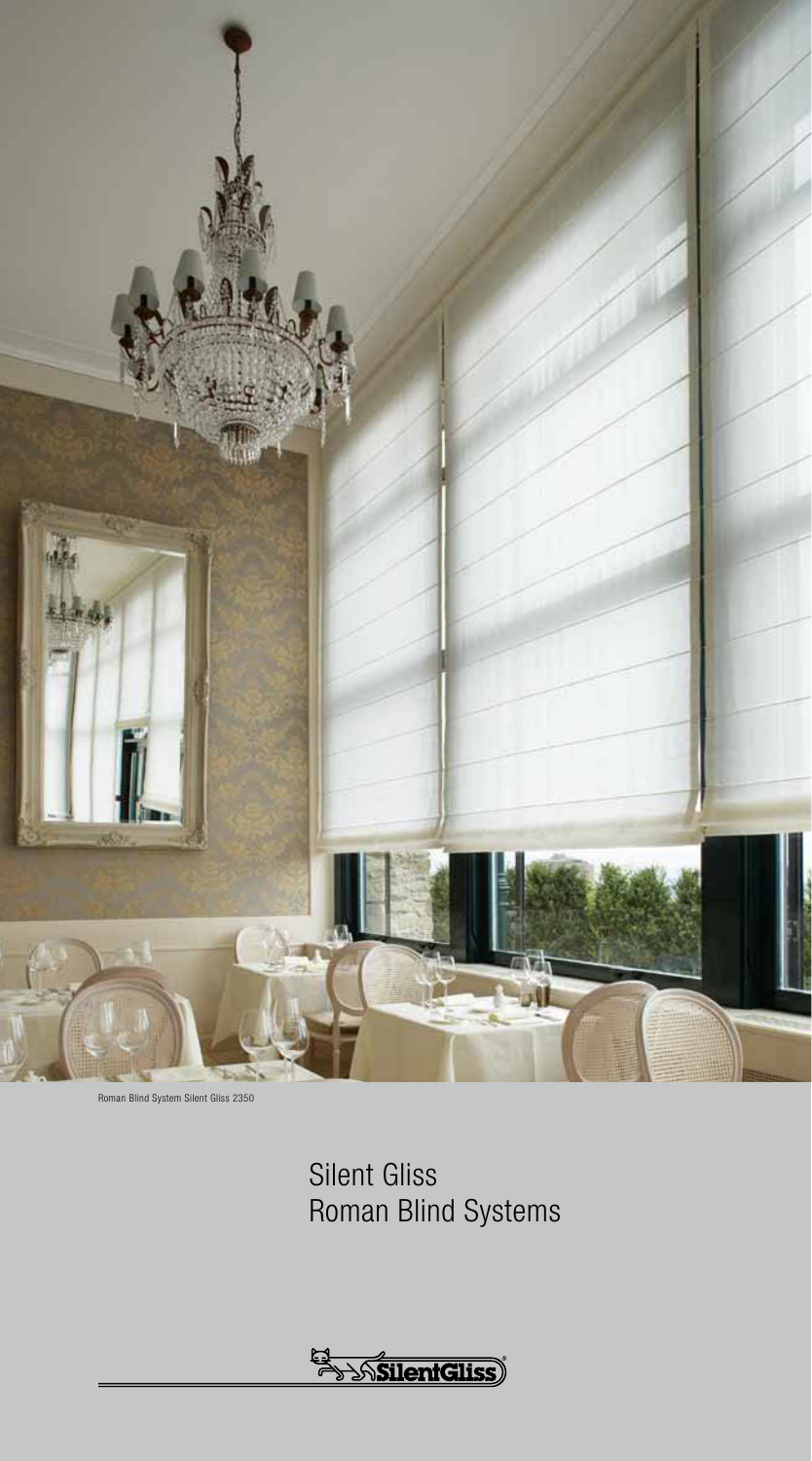

Roman blinds are a remarkably elegant window treatment solution. Silent Gliss combine this classic look with sophisticated technique to produce systems that operate effortlessly and perfectly present your fabric.

#### Quality and warranty

All the material used for our Roman blinds are rust free and UV resistant for perfect functionality and appearance over time. Extensive testing of our high quality products allows us the confidence to offer a 5 year warranty.

#### Precision

Our experienced specialists assemble every system manually to guarantee a precise and smooth operation – day after day!

#### Ease of operation

The comprehensive range includes chain and electrically operated systems and components that combine to produce professionally produced Roman blinds.

#### Made-to-measure

Roman blinds are made-to-measure in relation to proportional aesthetics, window dimensions and individual taste.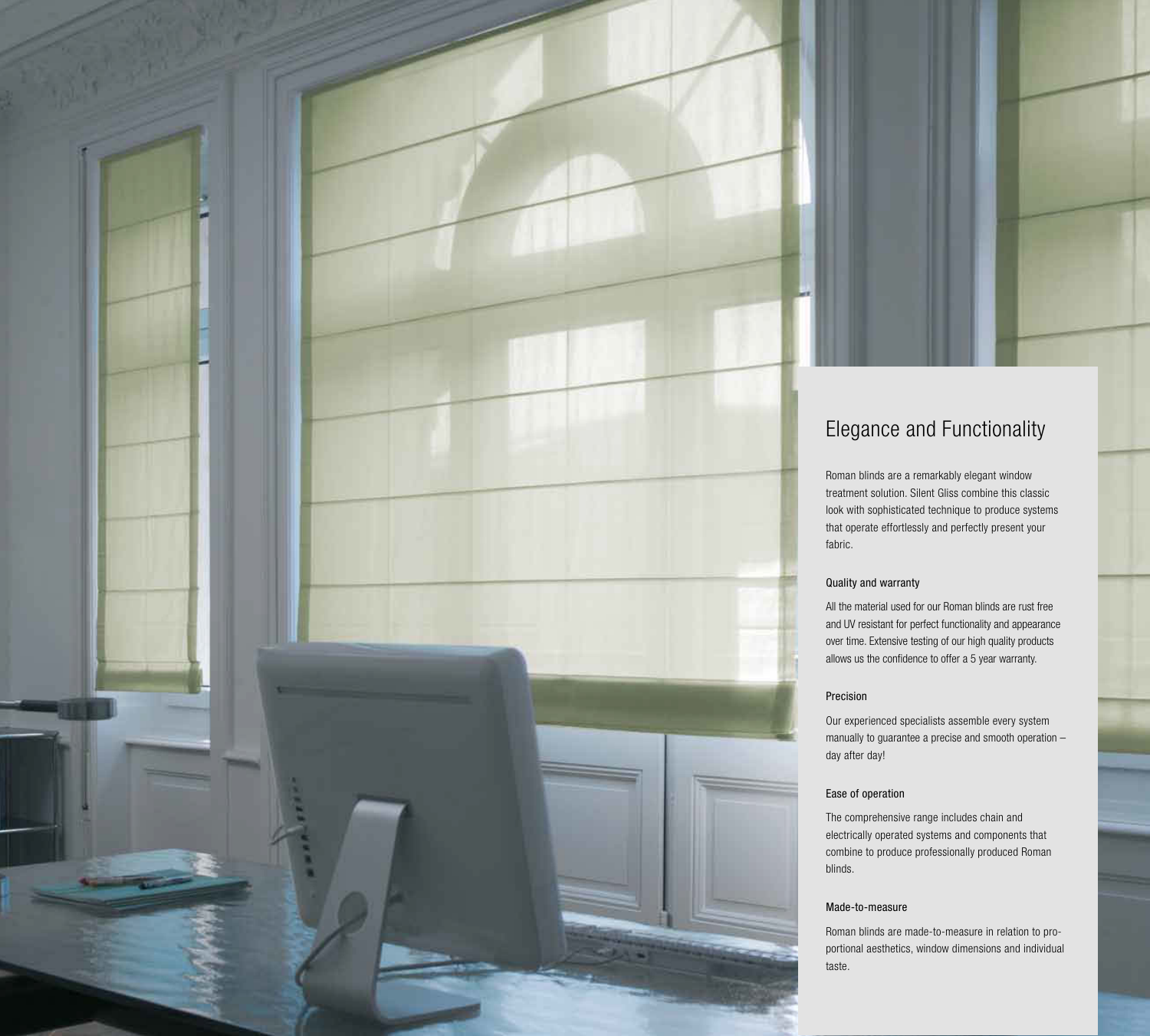### Hand Operated Systems

Silent Gliss has developed a unique cord release mechanism that allows detaching and re-fixing of cords within seconds. Furthermore, cords do not need to be separated from the fabric for cleaning as the cord release pins guarantee that they stay in place during the cleaning process.

This mechanism and the reliable Velcro tape make this a very low maintenance system.

By enclosing the mechanisms inside a discreet headbox you can ensure the function of the blind cannot be seen from either side of the fabric.



Another option for Roman blinds is to use a tape system. Silent Gliss offer systems supplied with cassettes preloaded with tape.



Please see application charts at the back of this brochure for full range details.

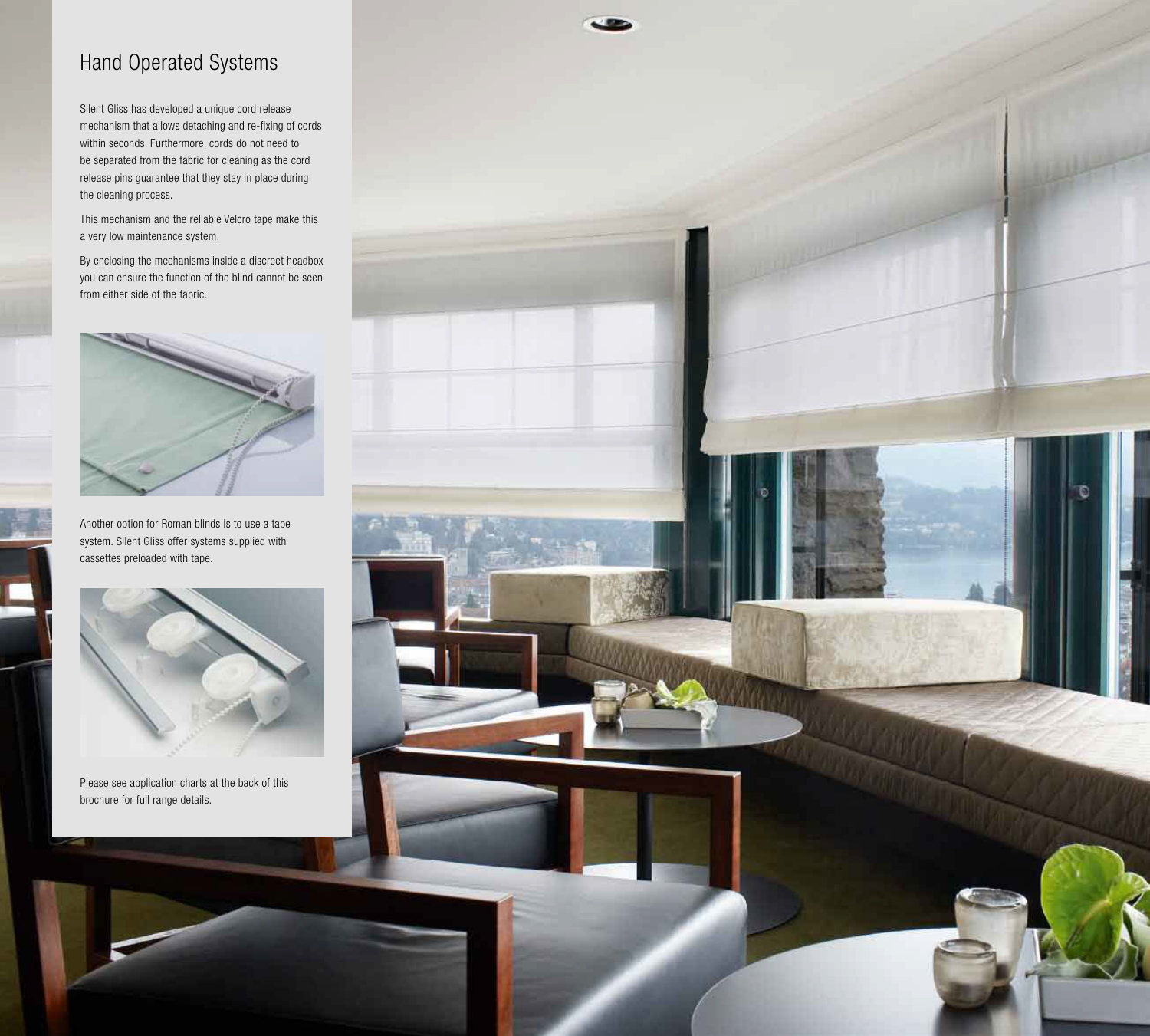







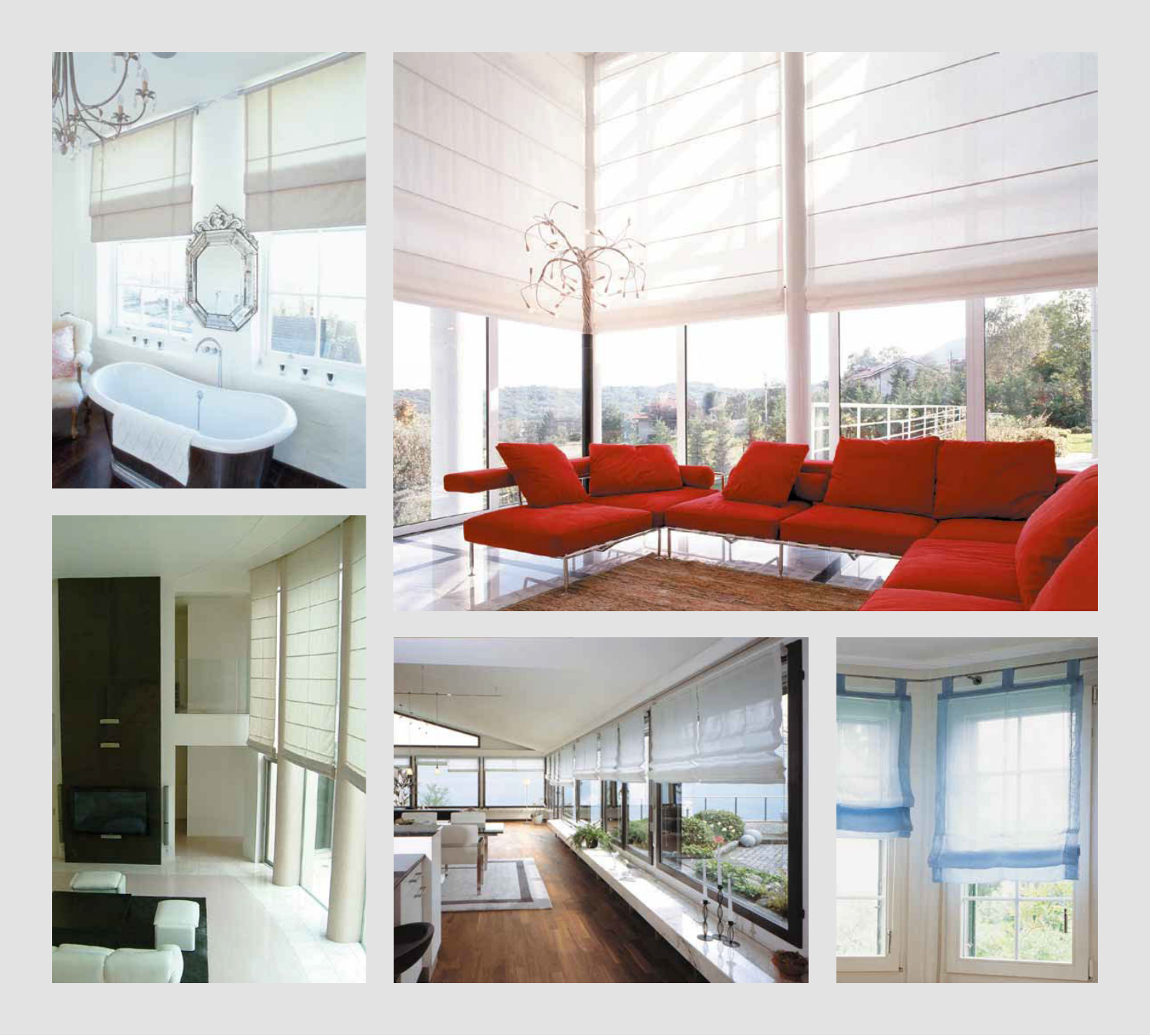## Electrically Operated Systems

Silent Gliss system 2350 can be controlled by simply pressing a button or from the comfort of your chair. Whether you require radio control or hard wired, wall switch or hand held remote – Silent Gliss have a solution.

#### Silent Gliss tubular motors

Silent Gliss tubular motors are completely hidden within the blind barrel. Unique features distinguish it from standard systems:

- Virtually silent operation

,,,,,,,,,,,,,,,,,,,,,,,,

- The ability to programme intermediate stops - Built in safety stop if the movement is interrupted

# Total Control

Silent Gliss radio control systems allow remote operation without the need of complex wiring.

#### Operation possibilities

- Variety of hand held and wall switches
- Single or multiple channel solutions
- Daylight controlled operation with light sensors
- Timer function
- Remote control by SMS
- Home automation connectivity
- Smart phones and tablets (eg. iPhone and iPad) connectivity



Remote controls Silent Gliss 9940



Remote controls Silent Gliss 0450

Our Customer Services team will be on hand from the start to offer expert advice on the most appropriate systems, control combinations and wiring for your project.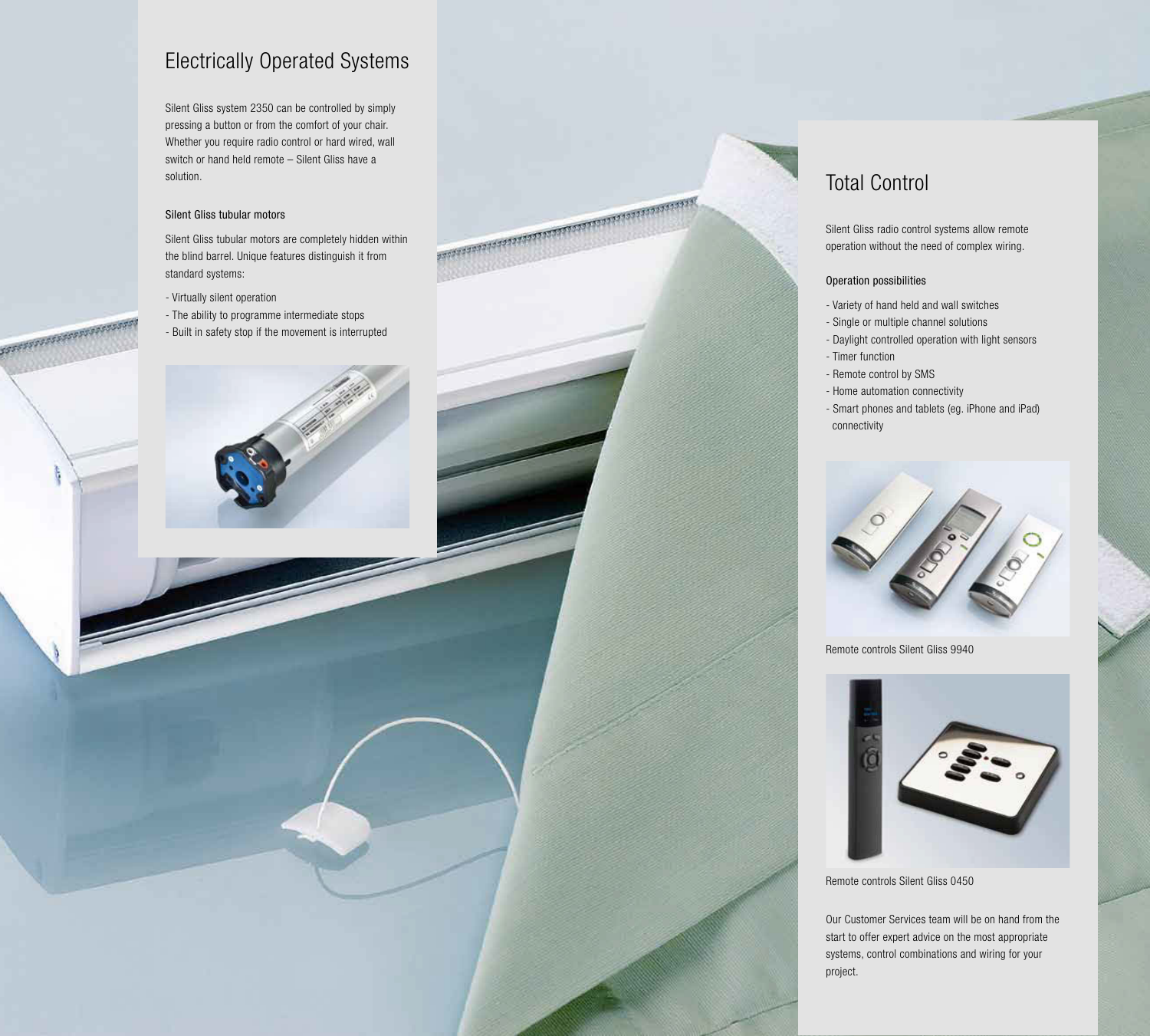### The Fabrics

Besides the hardware, it is the fabric that makes a Roman blind a contemporary design statement. Silent Gliss offer a range of fabrics with a wide selection of textures, colours and patterns in various transparancies.

Made-to-measure – when using Silent Gliss fabrics, each system is made to the customers exact requirements.

The roman blind systems are suitable for the following make up styles:





### Overview of Systems and Options

| Operation            | Specification | Dimensions   |                                                       |                       |                              | Features /<br>Options |               | Fitting<br>Options |          | Fitting<br>Surfaces |          |                   |        |
|----------------------|---------------|--------------|-------------------------------------------------------|-----------------------|------------------------------|-----------------------|---------------|--------------------|----------|---------------------|----------|-------------------|--------|
|                      |               |              |                                                       |                       |                              |                       |               |                    |          |                     |          |                   |        |
|                      | Weight Range  | $\sqrt{max}$ | $\overline{\text{max}}$ .<br>$\overline{\phantom{0}}$ | ${\rm m^2_{\rm max}}$ | $\underset{\max}{\text{kg}}$ | Radio Control         | Easy Cleaning | Ceiling Fix        | Wall Fix | Wood                | Concrete | Suspended ceiling | System |
| accoooop<br>Soooooop | kg            | 3m           | 3m                                                    | 9m <sup>2</sup>       | 2.5kg                        |                       |               |                    |          |                     |          |                   | 2320   |
| acocooop<br>secocoop | kg            | 2.5m         | 3m                                                    | 7.5 <sup>m2</sup>     | 3kg                          |                       |               |                    |          |                     |          |                   | 2020   |
| accocoo              | kg            | 3m           | 3m                                                    | 9m <sup>2</sup>       | 4.5kg                        |                       |               |                    |          |                     |          |                   | 2330   |
|                      | kg            | 3.25m        | 2.5m                                                  | 8m <sup>2</sup>       | 5kg                          |                       |               |                    |          |                     |          |                   | 2100   |
| acoocoop<br>ecoocoop | kg            | $4m$         | $6m$                                                  | 24m <sup>2</sup>      | 8kg                          |                       |               |                    |          |                     |          |                   | 2120   |
| ⊜                    | kg            | $6m$         | 6m                                                    | 36m <sup>2</sup>      | 15kg                         |                       |               |                    |          |                     |          |                   | 2350   |

For full product details and specifications please refer to the relevant Silent Gliss technical catalogue.